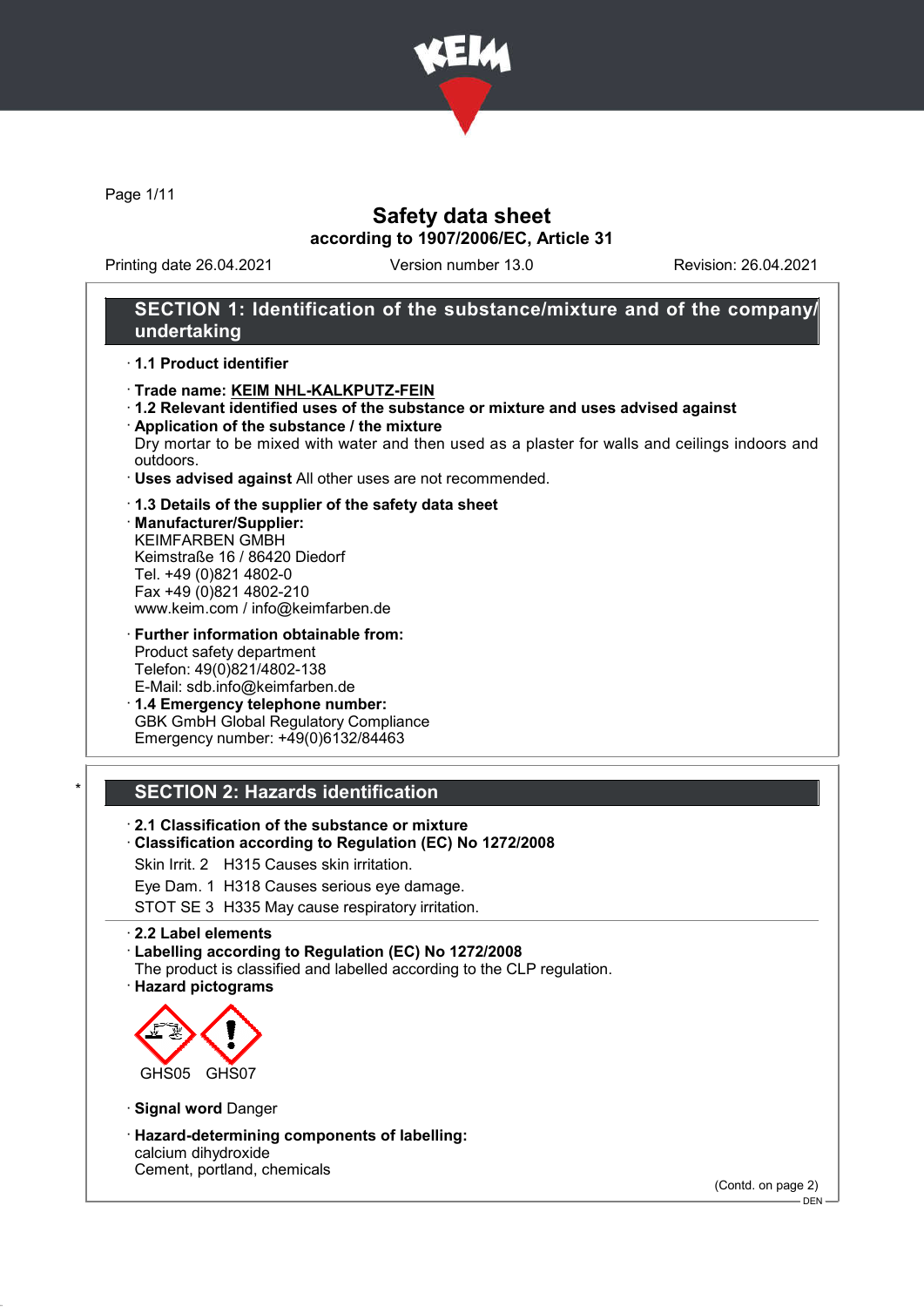

Page 2/11

# Safety data sheet according to 1907/2006/EC, Article 31

Printing date 26.04.2021 Version number 13.0 Revision: 26.04.2021

#### Trade name: KEIM NHL-KALKPUTZ-FEIN

(Contd. of page 1) · Hazard statements H315 Causes skin irritation. H318 Causes serious eye damage. H335 May cause respiratory irritation. · Precautionary statements P280 Wear protective gloves/protective clothing/eye protection/face protection.<br>P261 Avoid breathing dust. Avoid breathing dust. P271 Use only outdoors or in a well-ventilated area. P305+P351+P338 IF IN EYES: Rinse cautiously with water for several minutes. Remove contact lenses, if present and easy to do. Continue rinsing. P315 Get immediate medical advice/attention.<br>P304+P340 IF INHALED: Remove person to fresh ai P304+P340 IF INHALED: Remove person to fresh air and keep comfortable for breathing.<br>P302+P352 IF ON SKIN: Wash with plenty of soap and water. IF ON SKIN: Wash with plenty of soap and water. P362 Take off contaminated clothing.<br>P332+P313 If skin irritation occurs: Get med If skin irritation occurs: Get medical advice/attention. · 2.3 Other hazards · Results of PBT and vPvB assessment · PBT: Not applicable · vPvB: Not applicable

# SECTION 3: Composition/information on ingredients

#### · 3.2 Mixtures

· Description: Highly hydraulic lime, aggregates and additives for better processing and adhesion.

| · Dangerous components:                                                   |                                                                                                                 |             |
|---------------------------------------------------------------------------|-----------------------------------------------------------------------------------------------------------------|-------------|
| CAS: 1305-62-0<br>EINECS: 215-137-3<br>Reg.nr.: 01-2119475151-45-<br>XXXX | calcium dihydroxide<br>Eye Dam. 1, H318; 3 Skin Irrit. 2, H315; STOT SE<br>3. H <sub>335</sub>                  | $>3 - 10\%$ |
| CAS: 65997-15-1<br>EINECS: 266-043-4                                      | Cement, portland, chemicals<br>Eye Dam. 1, H318; $\Diamond$ Skin Irrit. 2, H315; STOT SE<br>3. H <sub>335</sub> | $>3 - 10\%$ |
|                                                                           | A della condita feministerio Continuino di Condine di Condita della condita della condita della condita del 40  |             |

 $\cdot$  **Additional information:** For the wording of the listed hazard phrases refer to section 16.

## SECTION 4: First aid measures

#### · 4.1 Description of first aid measures

#### · General information:

With appearance of symptoms or in cases of doubt seek medical advice .

When seeing the doctor we suggest to present this safety data sheet.

· After inhalation: Supply fresh air; consult doctor in case of complaints.

## After skin contact:

Immediately wash with water and soap and rinse thoroughly.

Do not use solvents or thinners.

If skin irritation continues, consult a doctor.

(Contd. on page 3)

DEN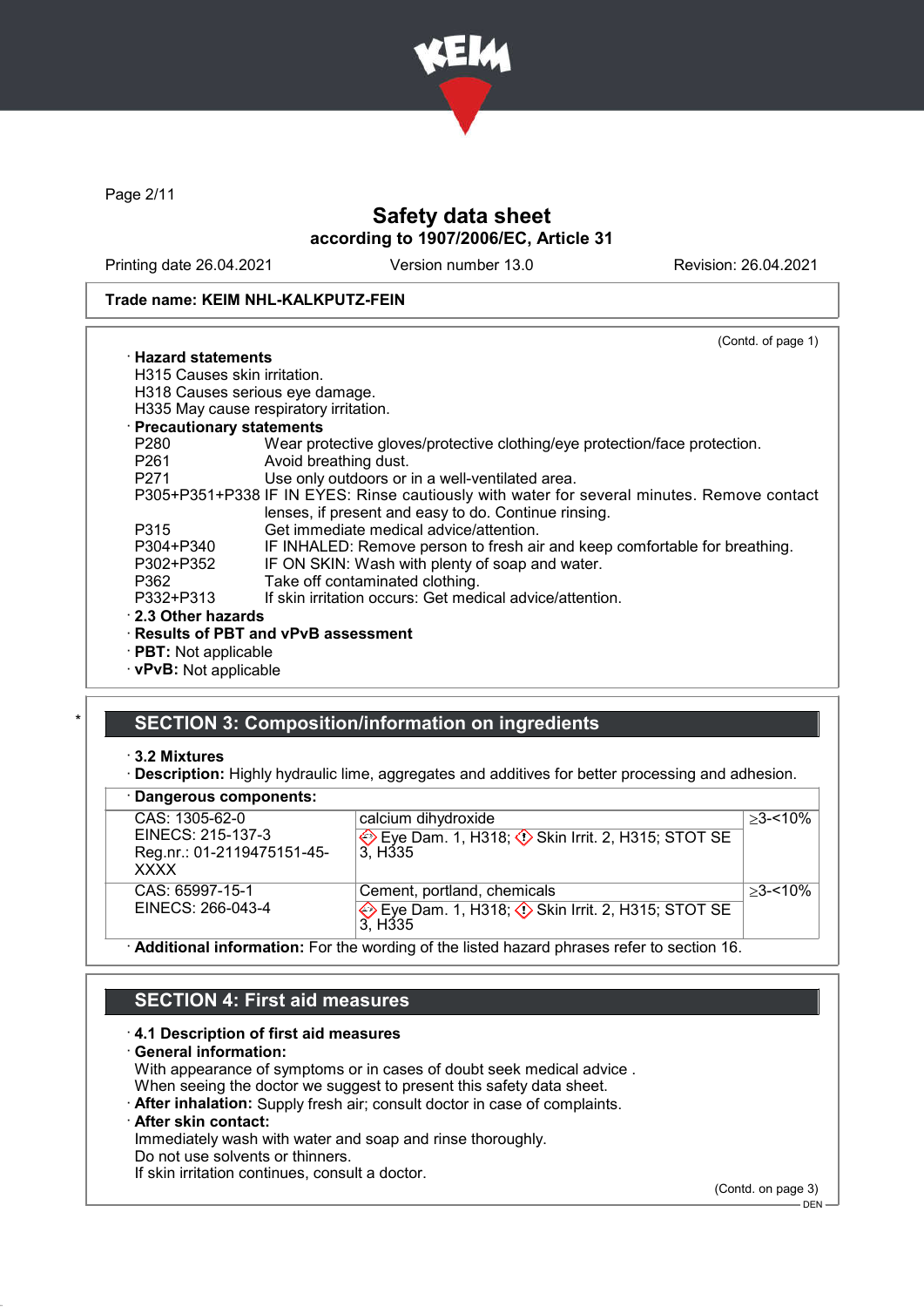

Page 3/11

# Safety data sheet according to 1907/2006/EC, Article 31

Printing date 26.04.2021 Version number 13.0 Revision: 26.04.2021

### Trade name: KEIM NHL-KALKPUTZ-FEIN

· After eye contact:

(Contd. of page 2)

DEN

- Rinse opened eye for several minutes under running water. Then consult a doctor.
- · After swallowing:
- Rinse mouth and throat well with water.
- Do not induce vomiting; call for medical help immediately.
- · 4.2 Most important symptoms and effects, both acute and delayed No further relevant information available.
- · 4.3 Indication of any immediate medical attention and special treatment needed
- No further relevant information available.

## SECTION 5: Firefighting measures

- · 5.1 Extinguishing media
- · Suitable extinguishing agents:
- Product itself does not burn. Co-ordinate fire-fighting measures to the fire surroundings.
- · 5.2 Special hazards arising from the substance or mixture
- No further relevant information available.
- · 5.3 Advice for firefighters
- · Specila protective equipment: Wear self-contained respiratory protective device.
- · Additional information

Dispose of fire debris and contaminated fire fighting water in accordance with official regulations. In case of fire do not breathe smoke, fumes and vapours.

# SECTION 6: Accidental release measures

| $\cdot$ 6.1 Personal precautions, protective equipment and emergency procedures<br>Avoid contact with skin and eyes. |                    |
|----------------------------------------------------------------------------------------------------------------------|--------------------|
| Avoid formation of dust.                                                                                             |                    |
| Use respiratory protective device against the effects of fumes/dust/aerosol.                                         |                    |
| Respect the protection rules (see section 7 a. 8).                                                                   |                    |
| Product forms slippery surface when combined with water.                                                             |                    |
| 6.2 Environmental precautions:                                                                                       |                    |
| Do not allow product to reach soil, sewage system or any water course.                                               |                    |
| Follow local governmental rules and regulations.                                                                     |                    |
| 6.3 Methods and material for containment and cleaning up:                                                            |                    |
| Close drainages (risk of blocking)                                                                                   |                    |
| Danger of slipping!                                                                                                  |                    |
| Avoid formation of dust.                                                                                             |                    |
| Ensure adequate ventilation.                                                                                         |                    |
| Pick up mechanically.                                                                                                |                    |
| Dispose of the material collected according to regulations.                                                          |                    |
| Clear contaminated areas thoroughly.                                                                                 |                    |
| 6.4 Reference to other sections                                                                                      |                    |
| See Section 7 for information on safe handling.                                                                      |                    |
| See Section 8 for information on personal protection equipment.                                                      |                    |
|                                                                                                                      | (Contd. on page 4) |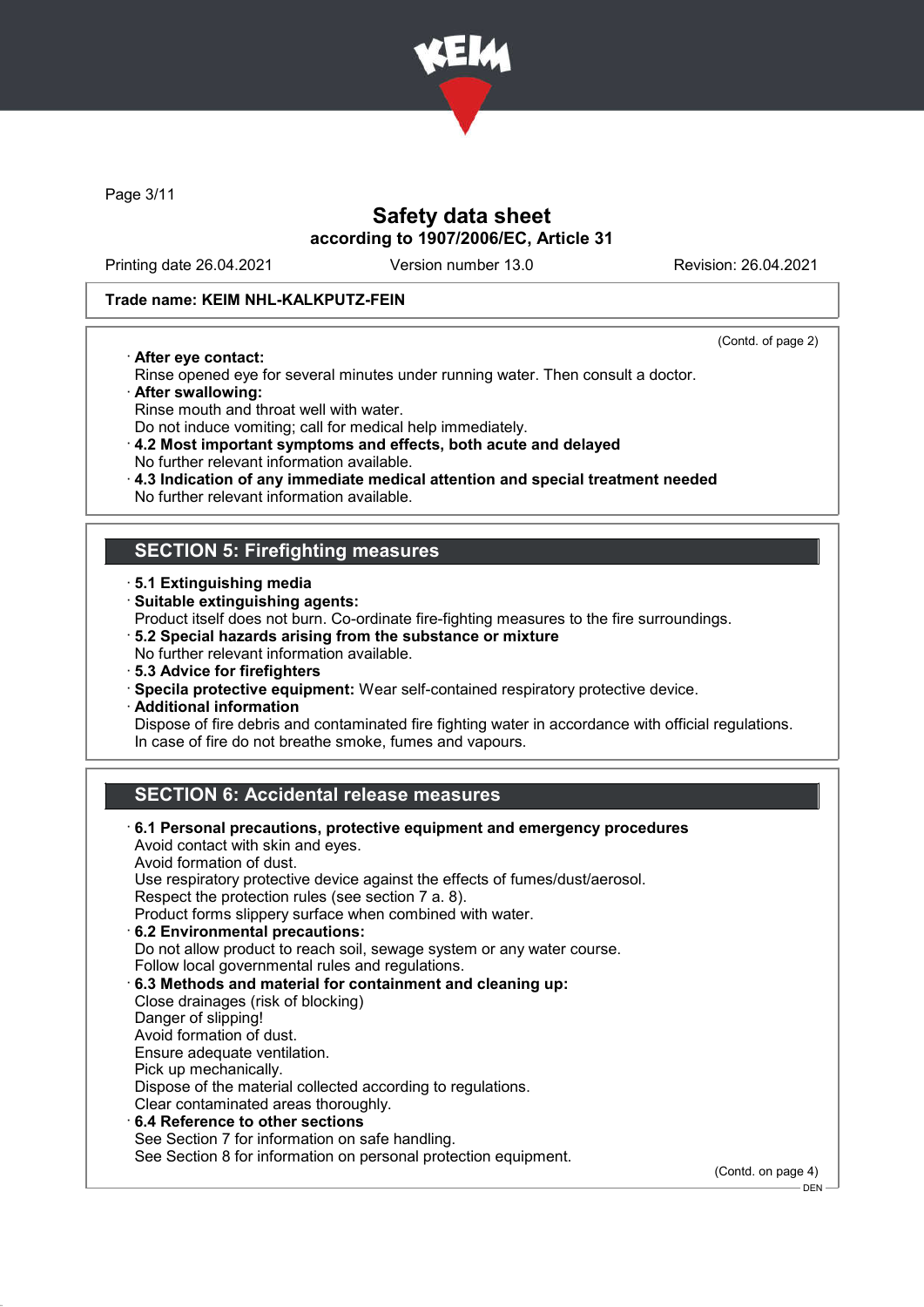

Page 4/11

# Safety data sheet according to 1907/2006/EC, Article 31

Printing date 26.04.2021 Version number 13.0 Revision: 26.04.2021

#### Trade name: KEIM NHL-KALKPUTZ-FEIN

(Contd. of page 3)

See Section 13 for disposal information.

# SECTION 7: Handling and storage

· 7.1 Precautions for safe handling Avoid contact with skin and eyes. Keep receptacles tightly sealed. Prevent formation of dust. Ensure good ventilation/exhaustion at the workplace. Any unavoidable deposit of dust must be regularly removed. See item 8 (8.2) for information about suitable protective equipment and technical precautions. Respect the protection rules. Information about fire - and explosion protection: The product is not flammable. No special measures required. · 7.2 Conditions for safe storage, including any incompatibilities · Storage: · Requirements to be met by storerooms and receptacles: Keep in the original containers in a cool and dry place. Store only in unopened original receptacles. · Information about storage in one common storage facility: Do not store together with acids. · Further information about storage conditions: Store in dry conditions. Protect from humidity and water. Avoid dust formations and deposits. Keep container tightly sealed. · Storage class: 13 · 7.3 Specific end use(s) No further relevant information available.

## SECTION 8: Exposure controls/personal protection

· 8.1 Control parameters

· Ingredients with limit values that require monitoring at the workplace:

- General dust limit : Long-term value:  $1.25 * 10 **$  mg / m<sup>3</sup> 2 (II);
- \* respirable fraction \*\* inhalable fraction
- The national general dust limit value must be observed.

#### 1305-62-0 calcium dihydroxide

AGW (Germany) Long-term value: 1E mg/m<sup>3</sup>

2(I);Y, EU, DFG

## 65997-15-1 Cement, portland, chemicals

AGW (Germany) Long-term value: 5 E mg/m<sup>3</sup>

DFG

Additional information: The lists valid during the making were used as basis.

(Contd. on page 5)

DEN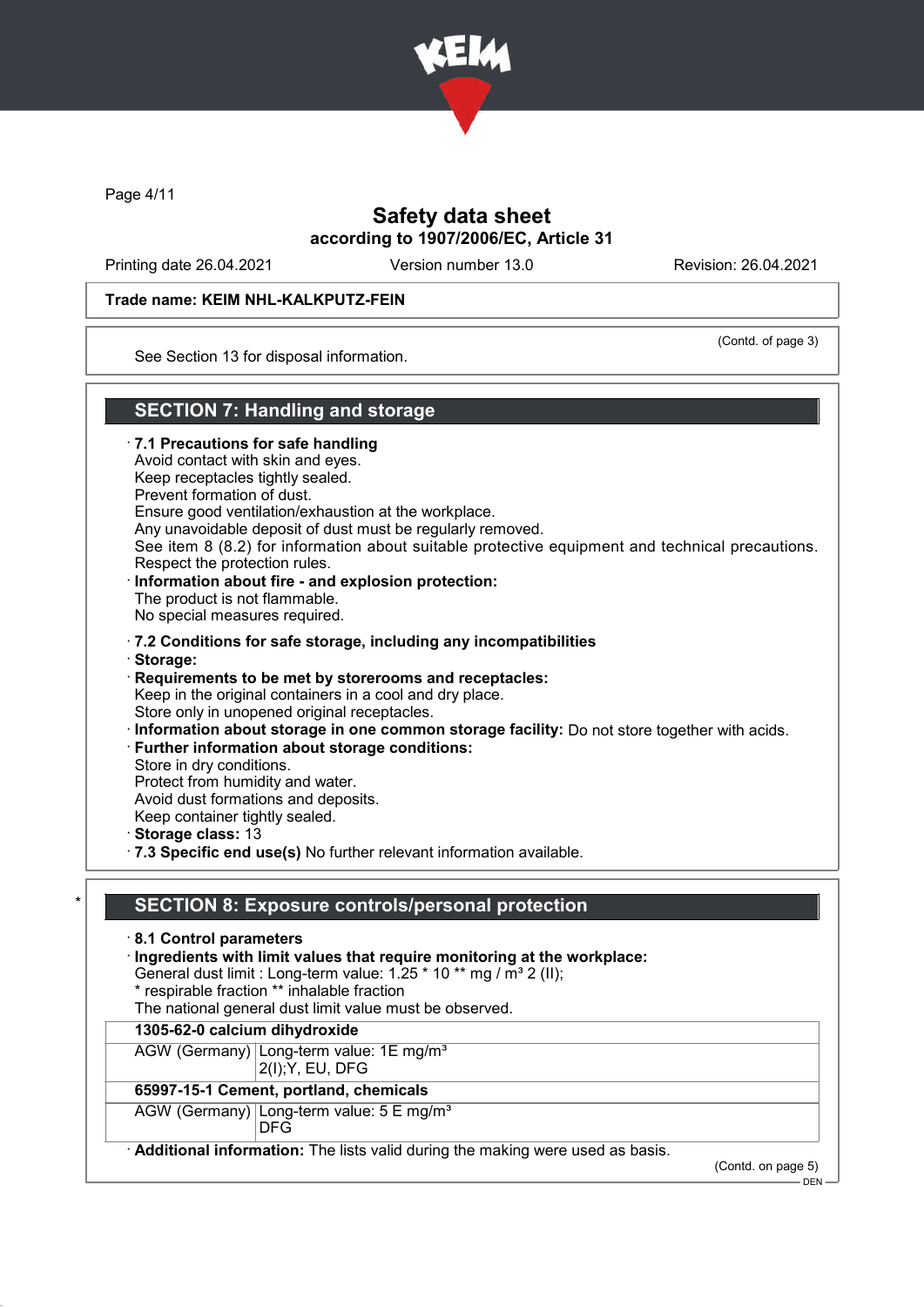

Page 5/11

# Safety data sheet according to 1907/2006/EC, Article 31

Printing date 26.04.2021 Version number 13.0 Revision: 26.04.2021

## Trade name: KEIM NHL-KALKPUTZ-FEIN

| (Contd. of page 4)                                                                                   |
|------------------------------------------------------------------------------------------------------|
| 8.2 Exposure controls                                                                                |
| · Individual protection measures, such as personal protective equipment                              |
| General protective and hygienic measures:                                                            |
| Vacuum clean contaminated clothing. Do not blow or brush off contamination.                          |
| Keep away from foodstuffs, beverages and feed.                                                       |
| Immediately remove all soiled and contaminated clothing.                                             |
| Wash hands before breaks and at the end of work.                                                     |
| Avoid contact with the eyes and skin.                                                                |
| Do not inhale dust / smoke / mist.                                                                   |
| · Respiratory protection:                                                                            |
| In a dusty environment wear suitable facemask.                                                       |
| Filter: FFP2                                                                                         |
| · Hand protection                                                                                    |
| Protective gloves                                                                                    |
| Alkaline resistant gloves                                                                            |
| · Material of gloves                                                                                 |
| suitable material e.g.:                                                                              |
| Nitrile impregnated cotton-gloves                                                                    |
| Recommended thickness of the material: $\geq 0.5$ mm                                                 |
| The selection of the suitable gloves does not only depend on the material, but also on further marks |
| of quality and varies from manufacturer to manufacturer. As the product is a preparation of several  |
| substances, the resistance of the glove material can not be calculated in advance and has therefore  |
| to be checked prior to the application.                                                              |
| · Penetration time of glove material                                                                 |
| Value for the permeation: level $\geq 6$ (480 min)                                                   |
| The determined penetration times according to EN 16523-1:2015 are not performed under practical      |
| conditions. Therefore a maximum wearing time, which corresponds to 50% of the penetration time,      |
| is recommended.                                                                                      |
| The exact break trough time has to be found out by the manufacturer of the protective gloves and     |
| has to be observed.                                                                                  |
| <b>Eye/face protection</b>                                                                           |
| In a dusty environment wear protective goggles.                                                      |
| Tightly sealed goggles                                                                               |
| · Body protection:                                                                                   |
| Protective work clothing                                                                             |
| After contact with skin wash thoroughly with water and apply lotion.                                 |
| <b>Environmental exposure controls</b><br>See Section 12 and 6.2                                     |
| No further relevant information available.                                                           |
|                                                                                                      |
|                                                                                                      |
| <b>SECTION 9: Physical and chemical properties</b>                                                   |
| 9.1 Information on basic physical and chemical properties                                            |

- · General Information
- **· Physical state Solid**

• Colour: nature white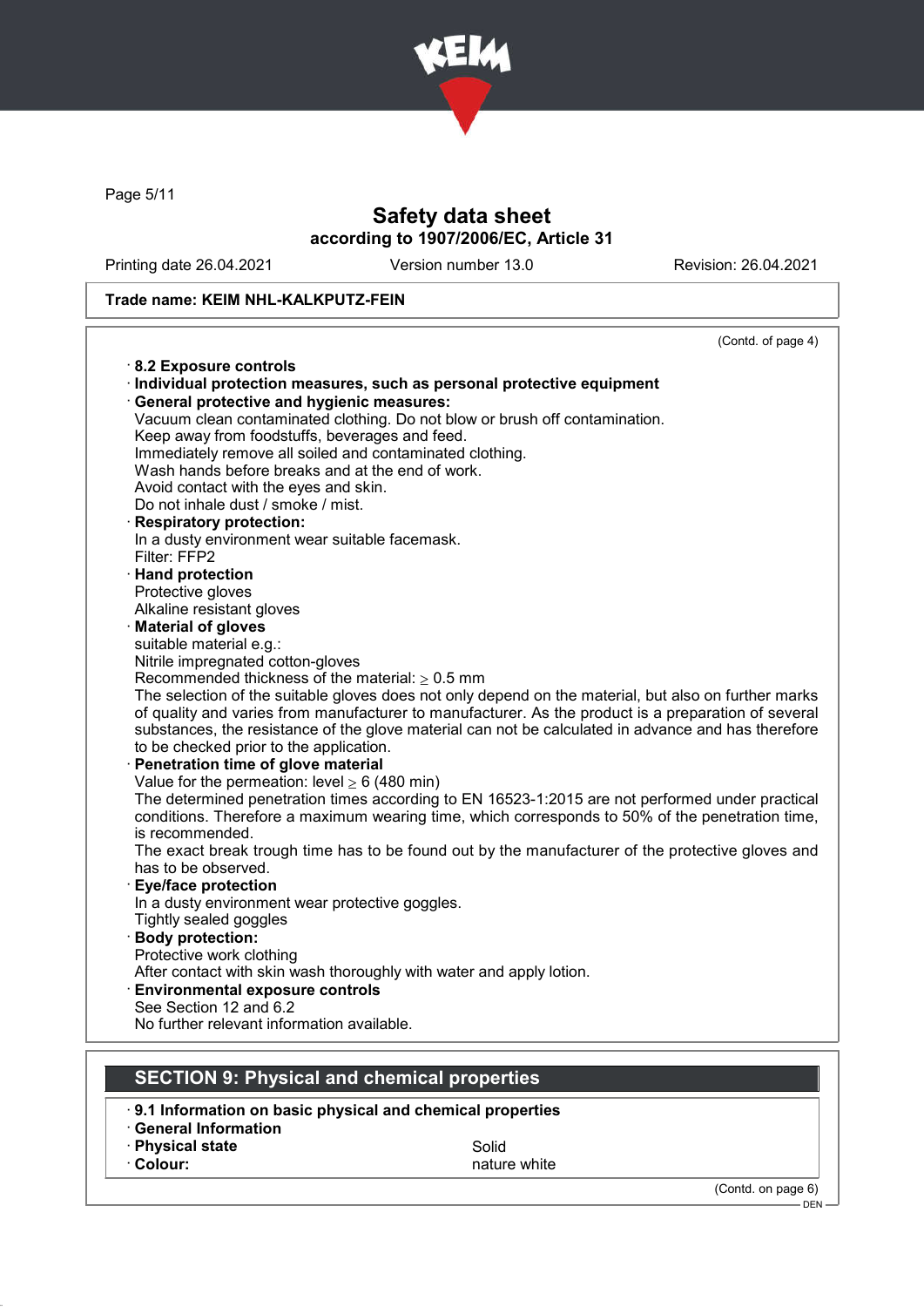

Page 6/11

# Safety data sheet according to 1907/2006/EC, Article 31

Printing date 26.04.2021 Version number 13.0 Revision: 26.04.2021

## Trade name: KEIM NHL-KALKPUTZ-FEIN

|                                                         | (Contd. of page 5)                             |
|---------------------------------------------------------|------------------------------------------------|
| · Odour:                                                | Odourless                                      |
| Odour threshold:                                        | Not determined                                 |
| · Melting point/freezing point:                         | Not determined                                 |
| Boiling point or initial boiling point and              |                                                |
| boiling range                                           | Not applicable.                                |
| · Flammability                                          | Not determined.                                |
| · Lower and upper explosion limit                       |                                                |
| · Lower:                                                | Not applicable                                 |
| · Upper:                                                | Not applicable                                 |
| · Flash point:                                          | Not applicable                                 |
| · Auto-ignition temperature:                            | Product is not selfigniting.                   |
| · Decomposition temperature:                            | Not determined                                 |
| · pH                                                    | $11.5 - 13.5*$                                 |
|                                                         | mixed with water                               |
| · Viscosity:                                            |                                                |
| <b>Kinematic viscosity</b>                              | Not applicable                                 |
| Dynamic:                                                | Not applicable                                 |
| · Solubility                                            |                                                |
| $\cdot$ water at 20 °C:                                 |                                                |
|                                                         | < 2 g/l (Ca(OH)2)<br><b>Miscible</b>           |
|                                                         |                                                |
| · Partition coefficient n-octanol/water (log            |                                                |
| value)                                                  | Not applicable                                 |
| · Vapour pressure:                                      | Not applicable                                 |
| · Density and/or relative density                       |                                                |
| · Density:                                              | Not determined                                 |
| · Relative density                                      | Not determined                                 |
| · Bulk density:                                         | 1.200-1.400* kg/m <sup>3</sup>                 |
| · Vapour density                                        | Not applicable.                                |
| · Particle characteristics                              | See item 3.                                    |
| ⋅ 9.2 Other information                                 | * The values are for freshly produced material |
|                                                         | and may change with the time.                  |
| · Appearance:                                           |                                                |
| $\cdot$ Form:                                           | powdery, grainy                                |
| Important information on protection of health           |                                                |
| and environment, and on safety.                         |                                                |
| · Ignition temperature:                                 | Not determined                                 |
| <b>Explosive properties:</b>                            | Product does not present an explosion hazard.  |
|                                                         |                                                |
| <b>Solvent content:</b>                                 |                                                |
| <b>Solids content:</b>                                  | 100.0%                                         |
| <b>Change in condition</b>                              |                                                |
| Softening point/range                                   |                                                |
|                                                         |                                                |
| <b>Oxidising properties:</b><br><b>Evaporation rate</b> | Not applicable<br>Not applicable               |

DEN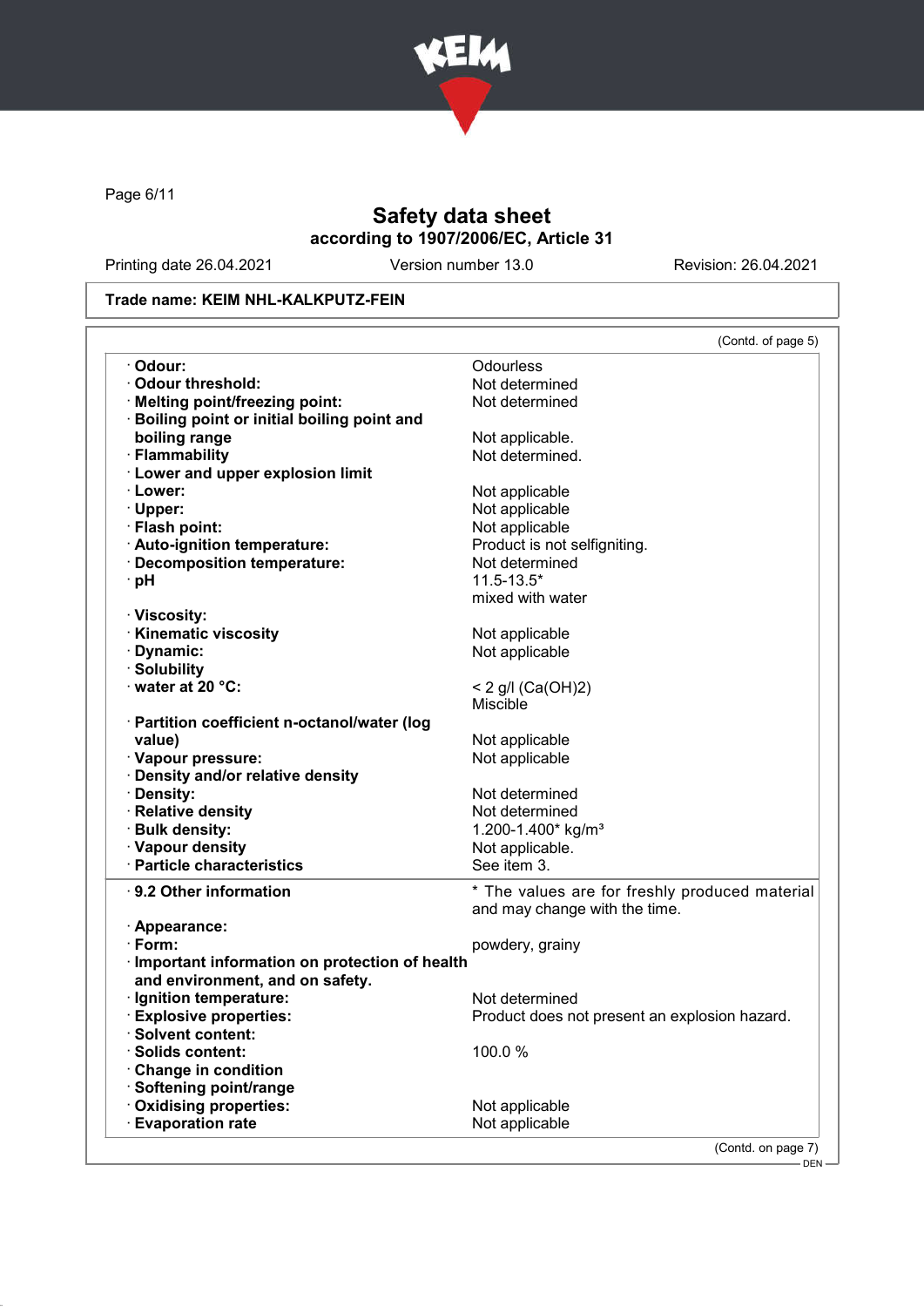

Page 7/11

# Safety data sheet according to 1907/2006/EC, Article 31

Printing date 26.04.2021 Version number 13.0 Revision: 26.04.2021

Trade name: KEIM NHL-KALKPUTZ-FEIN

|                                               |      | (Contd. of page 6) |
|-----------------------------------------------|------|--------------------|
| Information with regard to physical hazard    |      |                    |
| classes                                       |      |                    |
| · Explosives                                  | Void |                    |
| · Flammable gases                             | Void |                    |
| · Aerosols                                    | Void |                    |
| Oxidising gases                               | Void |                    |
| · Gases under pressure                        | Void |                    |
| · Flammable liquids                           | Void |                    |
| $\cdot$ Flammable solids                      | Void |                    |
| $\cdot$ Self-reactive substances and mixtures | Void |                    |
| · Pyrophoric liquids                          | Void |                    |
| · Pyrophoric solids                           | Void |                    |
| · Self-heating substances and mixtures        | Void |                    |
| · Substances and mixtures, which emit         |      |                    |
| flammable gases in contact with water         | Void |                    |
| <b>⋅ Oxidising liquids</b>                    | Void |                    |
| · Oxidising solids                            | Void |                    |
| Organic peroxides                             | Void |                    |
| Corrosive to metals                           | Void |                    |
| $\cdot$ Desensitised explosives               | Void |                    |

## SECTION 10: Stability and reactivity

· 10.1 Reactivity Reacts with water alkaline and hardens.

- · 10.2 Chemical stability Stable under normal conditions of storage and use.
- · Thermal decomposition / conditions to be avoided:
- Stable at environment temperature.
- No decomposition if used and stored according to specifications.
- · 10.3 Possibility of hazardous reactions No dangerous reactions known.
- · 10.4 Conditions to avoid Humidity
- · 10.5 Incompatible materials: Acids
- · 10.6 Hazardous decomposition products:

No hazardous decomposition products if stored and handled as prescribed.

# **SECTION 11: Toxicological information**

· 11.1 Information on hazard classes as defined in Regulation (EC) No 1272/2008

- · Acute toxicity Based on available data, the classification criteria are not met.
- · LD/LC50 values relevant for classification:

## 1305-62-0 calcium dihydroxide

Oral LD50 >2,000 mg/kg (rat) (OECD 425)

Dermal LD50 >2,500 mg/kg (rabbit) (OECD 402)

· Skin corrosion/irritation Causes skin irritation.

(Contd. on page 8)

 $-$  DEN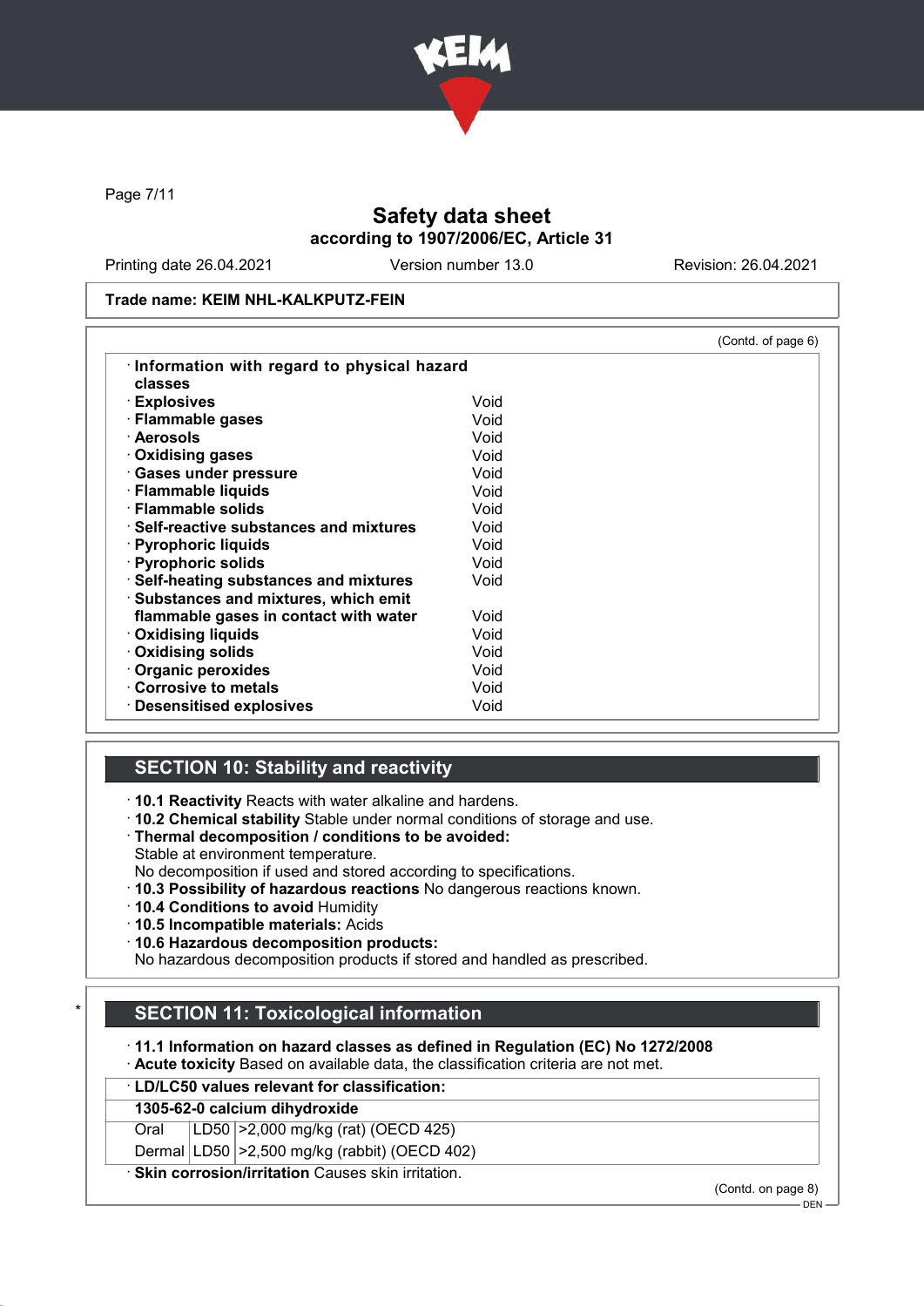

Page 8/11

# Safety data sheet according to 1907/2006/EC, Article 31

Printing date 26.04.2021 Version number 13.0 Revision: 26.04.2021

# Trade name: KEIM NHL-KALKPUTZ-FEIN

|                                                                                                                                           | (Contd. of page 7) |
|-------------------------------------------------------------------------------------------------------------------------------------------|--------------------|
| · Serious eye damage/irritation Causes serious eye damage.                                                                                |                    |
| during inhalation: Irritating to respiratory system.                                                                                      |                    |
| during swallowing: Irritant effect possible                                                                                               |                    |
| · Respiratory or skin sensitisation                                                                                                       |                    |
| This product contains white cement.                                                                                                       |                    |
| By using white Portland cement, the content of sensitizing chromium (VI) is below 0.0002% in the<br>cement content of the usable product. |                    |
| Therefore there is no risk of sensitization by chromate.                                                                                  |                    |
| Germ cell mutagenicity Based on available data, the classification criteria are not met.                                                  |                    |
| · Carcinogenicity Based on available data, the classification criteria are not met.                                                       |                    |
| · Reproductive toxicity Based on available data, the classification criteria are not met.                                                 |                    |
| · STOT-single exposure May cause respiratory irritation.                                                                                  |                    |
| STOT-repeated exposure Based on available data, the classification criteria are not met.                                                  |                    |
| Aspiration hazard Based on available data, the classification criteria are not met.                                                       |                    |
| Other information (about experimental toxicology):                                                                                        |                    |
| Experimental analysis are not available.                                                                                                  |                    |
| The product was not tested. The statements on toxicology have been derived from the properties of                                         |                    |
| the individual components.                                                                                                                |                    |
| · Subacute to chronic toxicity:                                                                                                           |                    |
| CMR effects (carcinogenity, mutagenicity and toxicity for reproduction) Not applicable                                                    |                    |
| 11.2 Information on other hazards                                                                                                         |                    |
| <b>Endocrine disrupting properties</b>                                                                                                    |                    |
| None of the ingredients is listed.                                                                                                        |                    |

# **SECTION 12: Ecological information**

|  | $\cdot$ 12.1 Toxicity |
|--|-----------------------|
|  |                       |

| · Aquatic toxicity:                                                                                                                                                                                                                  |                                                        |                   |
|--------------------------------------------------------------------------------------------------------------------------------------------------------------------------------------------------------------------------------------|--------------------------------------------------------|-------------------|
| 1305-62-0 calcium dihydroxide                                                                                                                                                                                                        |                                                        |                   |
| <b>NOEC</b>                                                                                                                                                                                                                          | 48 mg/l (freshwater alga) (72h)                        |                   |
|                                                                                                                                                                                                                                      | 32 mg/l (invertebrate marine organisms) (14d)          |                   |
|                                                                                                                                                                                                                                      | EC10/LC10 oder NOEC 2,000 mg/kg (Soil macro-organisms) |                   |
|                                                                                                                                                                                                                                      | 12,000 mg/kg (soil microorganisms)                     |                   |
| <b>NOEC</b>                                                                                                                                                                                                                          | 1,080 mg/kg (plants) (21d)                             |                   |
| EC 50/48h                                                                                                                                                                                                                            | 49.1 mg/l (freshwater invertebrate organisms)          |                   |
| EC 50/72 h                                                                                                                                                                                                                           | 184.57 mg/l (freshwater alga)                          |                   |
| LC 50/96 h                                                                                                                                                                                                                           | 457 mg/l (marine fish)                                 |                   |
|                                                                                                                                                                                                                                      | 50.6 mg/l (freshwater fish)                            |                   |
|                                                                                                                                                                                                                                      | 158 mg/l (invertebrate marine organisms)               |                   |
| . 12.2 Persistence and degradability No further relevant information available.<br>. 12.3 Bioaccumulative potential No further relevant information available.<br>. 12.4 Mobility in soil No further relevant information available. |                                                        |                   |
|                                                                                                                                                                                                                                      |                                                        | (Contedon page 0) |

(Contd. on page 9)  $-$  DEN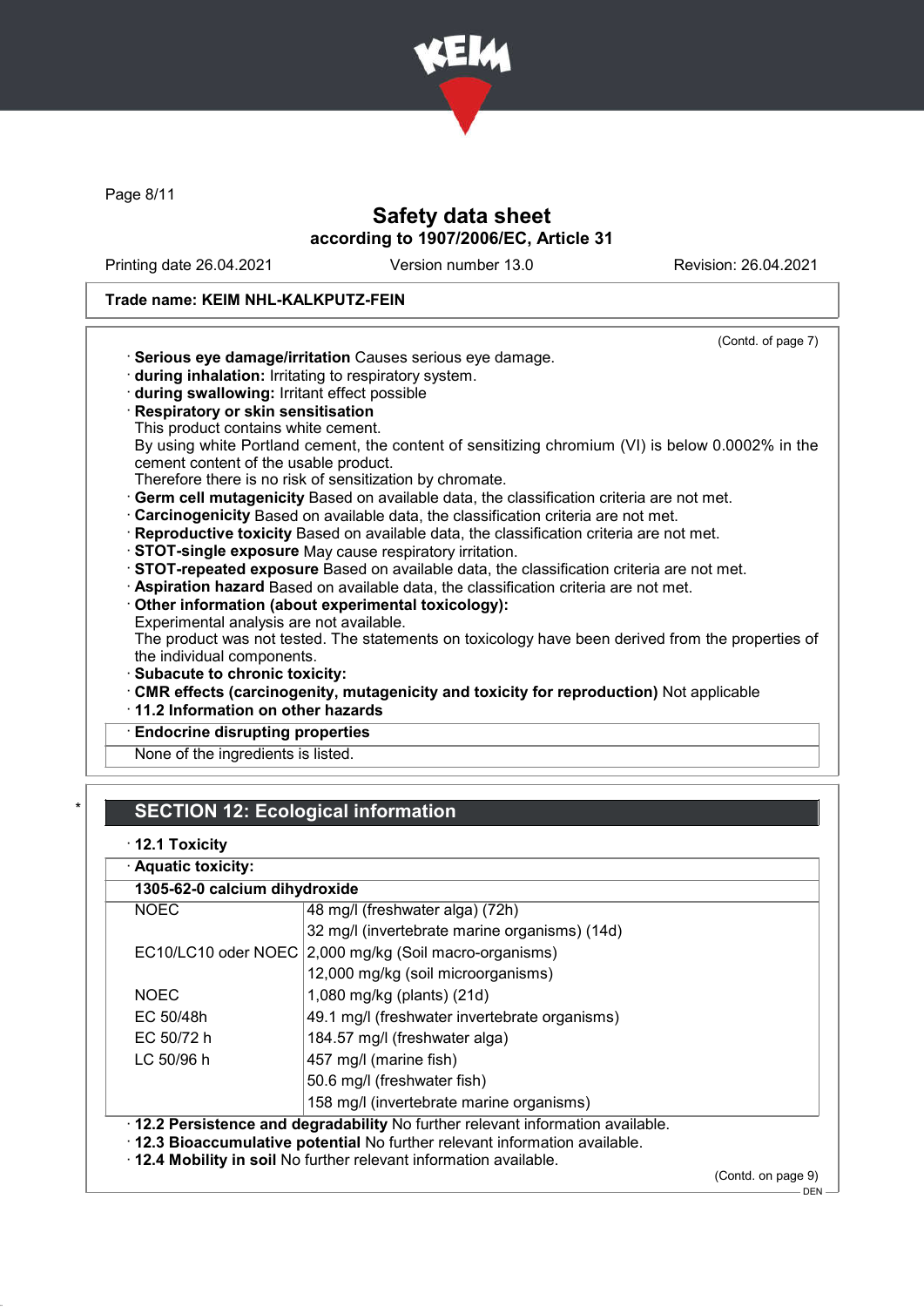

Page 9/11

# Safety data sheet according to 1907/2006/EC, Article 31

Printing date 26.04.2021 Version number 13.0 Revision: 26.04.2021

#### Trade name: KEIM NHL-KALKPUTZ-FEIN

(Contd. of page 8)

## · 12.5 Results of PBT and vPvB assessment

- · PBT: Not applicable
- · vPvB: Not applicable
- · 12.6 Endocrine disrupting properties

The product does not contain substances with endocrine disrupting properties.

- · 12.7 Other adverse effects
- · Additional ecological information:
- · AOX-indication:

According to our standard of knowledge the product does not contain any organic bounded halogen. The product has no influence on the waste water's AOX-value.

· According to the formulation contains the following heavy metals and compounds from the EU guideline NO. 2006/11/EC:

According to our current data base the product does not consist of any heavy metals or substances of EU-directives 76/464/EWG.

#### General notes:

Do not allow product to reach ground water, water course or sewage system.

The statements on ecotoxicology have been derived from the properties of the individual components.

At present there are no ecotoxicological assessments.

Water hazard class 1 (German Regulation) (Self-assessment): slightly hazardous for water

## SECTION 13: Disposal considerations

#### · 13.1 Waste treatment methods

#### · Recommendation

Disposal must be made according to official regulations.

Must not be disposed with household garbage. Do not allow product to reach sewage system. Unused remainders of the product should be regarded as hazardous waste.

Recommendation for non-reusable residues: Mix with water and allow to harden.

Allow wet product and product sludge to harden and do not allow to get into drains or waterways.

#### European waste catalogue

17 01 01 concrete

#### · Uncleaned packaging:

· Recommendation:

Non contaminated packagings may be recycled.

Disposal must be made according to official regulations.

Recommended cleansing agents: Water, if necessary with cleansing agents.

# SECTION 14: Transport information

· 14.1 UN number or ID number ADR, IMDG, IATA Void

(Contd. on page 10)

DEN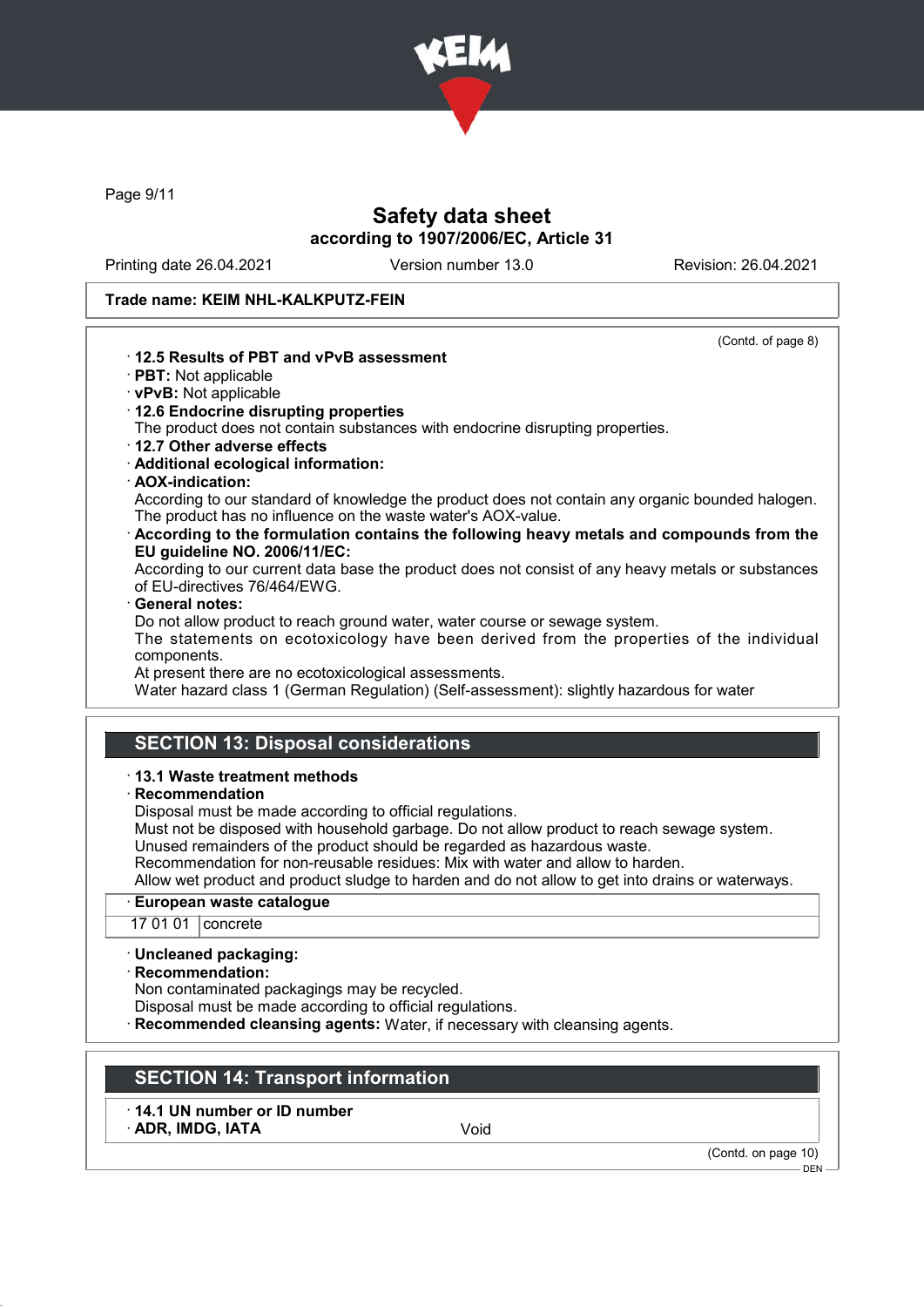

Page 10/11

# Safety data sheet according to 1907/2006/EC, Article 31

Printing date 26.04.2021 Version number 13.0 Revision: 26.04.2021

Trade name: KEIM NHL-KALKPUTZ-FEIN

|                                                                        | (Contd. of page 9)                                            |
|------------------------------------------------------------------------|---------------------------------------------------------------|
| 14.2 UN proper shipping name<br>· ADR, IMDG, IATA                      | Void                                                          |
| 14.3 Transport hazard class(es)                                        |                                                               |
| · ADR, IMDG, IATA<br>· Class                                           | Void                                                          |
| 14.4 Packing group<br>· ADR, IMDG, IATA                                | Void                                                          |
| 14.5 Environmental hazards:<br>· Marine pollutant:                     | No.                                                           |
| 14.6 Special precautions for user                                      | Not applicable                                                |
| 14.7 Maritime transport in bulk according to<br><b>IMO instruments</b> | Not applicable                                                |
| · Transport/Additional information:                                    | No dangerous good in sense of these transport<br>regulations. |
| · UN "Model Regulation":                                               | Void                                                          |

## SECTION 15: Regulatory information

- · 15.1 Safety, health and environmental regulations/legislation specific for the substance or mixture
- Labelling according to Regulation (EC) No 1272/2008

For information on labelling please refer to section 2 of this document.

· Directive 2012/18/EU

· Named dangerous substances - ANNEX I None of the ingredients is listed.

· LIST OF SUBSTANCES SUBJECT TO AUTHORISATION (ANNEX XIV)

None of the ingredients is listed.

· DIRECTIVE 2011/65/EU on the restriction of the use of certain hazardous substances in electrical and electronic equipment – Annex II

None of the ingredients is listed.

· REGULATION (EU) 2019/1148

Annex I - RESTRICTED EXPLOSIVES PRECURSORS (Upper limit value for the purpose of licensing under Article 5(3))

None of the ingredients is listed.

# Annex II - REPORTABLE EXPLOSIVES PRECURSORS

None of the ingredients is listed.

## · National regulations:

· Waterhazard class: Water hazard class 1 (Self-assessment): slightly hazardous for water.

(Contd. on page 11)